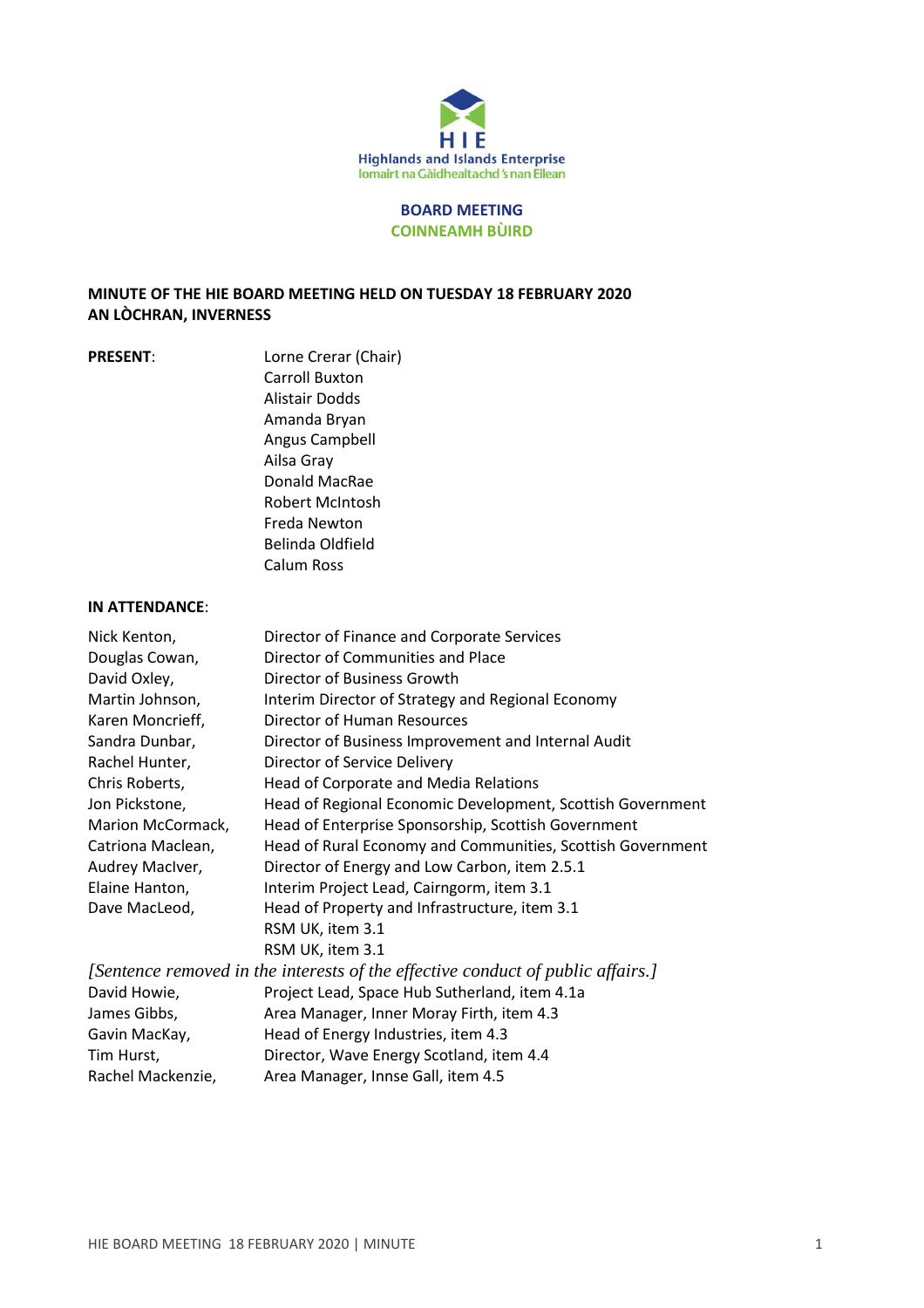## **1 STANDING ITEMS CUSPAIREAN COTHROMACH**

## **1.1 Welcome and apologies**

The Chair welcomed Board members, HIE staff and senior officials from the Scottish Government, who were attending this meeting to participate in discussions concerning HIE's budget settlement for 2020-21. Apologies were noted for Paddy Crerar, Board member.

## **1.2 Declarations of interest**

Rachel Hunter had declared a conflict in relation to agenda item 4.1, Space Hub Sutherland. It was agreed that she would leave the meeting while this item was being discussed.

## **1.3 Minute of Board meeting held on 17 December 2019**

The minute was approved.

## **1.4 Matters arising from the minute**

There were no matters arising from the minute that were not covered in the meeting agenda.

## **1.5 Chair and Chief Executive update – January / February 2020**

*[Sentence removed in the interests of the effective conduct of public affairs.]*

Also in Kintyre, it was reported that efforts to save Campbeltown Creamery had been unsuccessful and it now appeared that there was no viable future for the business.

# *[Sentence removed in the interests of the effective conduct of public affairs.]*

On human resources, the Interim Chief Executive reported that several members of staff were approaching retirement, and that a recruitment exercise for a financial accountant to strengthen capacity in the Finance team had been unsuccessful. Vacancy management in HIE was being reviewed closely with a view to achieving efficiencies, and this issue had gained urgency following the announcement of a reduction in HIE's resource budget from the Scottish Government. Leadership Team was considering pausing recruitment for a period, though exceptions would be made for vital posts in the organisation.

Quarterly meetings between HIE and Scottish Government officials were now well-established and proving productive.

Opportunities to enhance collaborative working across agencies had been explored in meetings with the newly-appointed Interim Chief Executive of the South of Scotland Enterprise agency, Nick Halfhide, and with the Chief Executive of Crown Estate Scotland, Simon Hodge.

A question was raised as to whether a legal undertaking with GEG Holdings in respect of the planned Nigg East Quay development would be submitted for Board approval at a later date. This issue is covered later on the agenda and it was agreed that the Interim Chief Executive would provide an update at the next meeting.

The Chair reported that he had discussed matters relating to space at a positive meeting with Ivan McKee MSP, Scottish Government Minister for Trade, Investment and Innovation.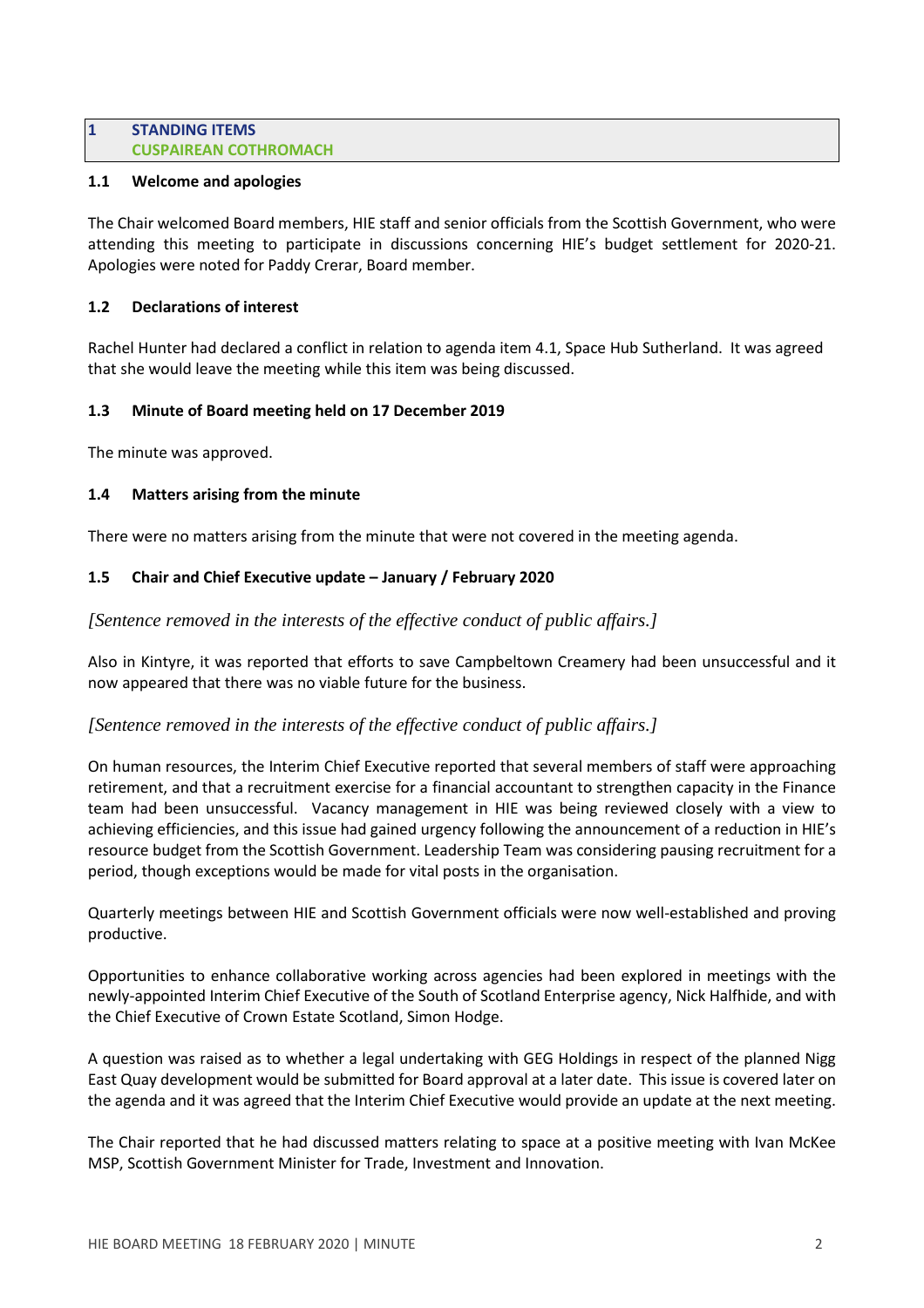Chairs and chief executives of the five agencies within the remit of the Enterprise and Skills Strategic Board would now meet quarterly to pursue opportunities for collaboration and influence. HIE had instigated these meetings, the first of which would be attended by the Interim Chief Executive during the last week in February. Nora Senior, Chair of the Strategic Board, was also expected to attend.

Constructive meetings had been held with the board of Cairngorm Mountain (Scotland) Ltd (CMSL) and with Aviemore and Glenmore Community Trust (AGCT), which had recently appointed a new Chair. Protocols to facilitate effective working between HIE, CMSL and AGCT were being finalised.

The Chair had met representatives of Shetland Islands Council and was pleased to report that they had been very complimentary about the contribution made by HIE's Shetland area team.

## **2 RESOURCES AND GOVERNANCE GOIREASAN IS RIAGHLACHAS**

## **2.1 Financial report**

The Director of Finance and Corporate Services presented HIE's financial statement for the 10-month period from 1 April 2019 to 31 January 2020. Although the position for both capital and revenue spend remained challenging, the director was confident that issues were being addressed effectively, and that a balanced outcome could be achieved by the year end.

With two months of the financial year remaining, capital spend was 15.9% below straight line, at almost £19.5m against a budget to date of £24m. However, the negative reserve, which had been £10.2m at the start of the financial year, had been eradicated. Although some internal budgets were carrying a projected overspend, the Finance team were working with individual managers to ensure these would be brought back on track.

# *[Sentence removed in the interests of the effective conduct of public affairs.]*

Revenue spend was 7.4% behind straight line. Gross expenditure at 31 January amounted to almost £25.9m against a budget to date of £28.3m (excluding revenue expenditure on Cairngorm and funding of Cairngorm Mountain (Scotland) Ltd.

*[Sentence removed in the interests of the effective conduct of public affairs.]*

# *[Sentence removed in the interests of the effective conduct of public affairs.]*

Clarification was requested on creative industries expenditure, some of which was considered to be potentially ineligible for anticipated ERDF support, which might result in a charge to HIE's 2019-20 revenue budget. It was explained that this situation had arisen owing to a change in EU funding rules. The change required the submission of historic data that had not previously been requested and was challenging to collect retrospectively.

# *[Sentence removed in the interests of the effective conduct of public affairs.]*

Board members also highlighted differencesin the rates of capital expenditure by HIE directorates – Regional Development (83% of budget spent to date); Business and Sector Development (47%) and Strengthening Communities (27%). In response, it was noted that several projects had always been expected to incur expenditure in the final quarter of the year and that in one case with Strengthening Communities, budget had been allocated towards a substantial third party project that could not be guaranteed to incur the anticipated expenditure in the current financial year. The Chair requested that the Board be provided with an update on this issue at its next meeting.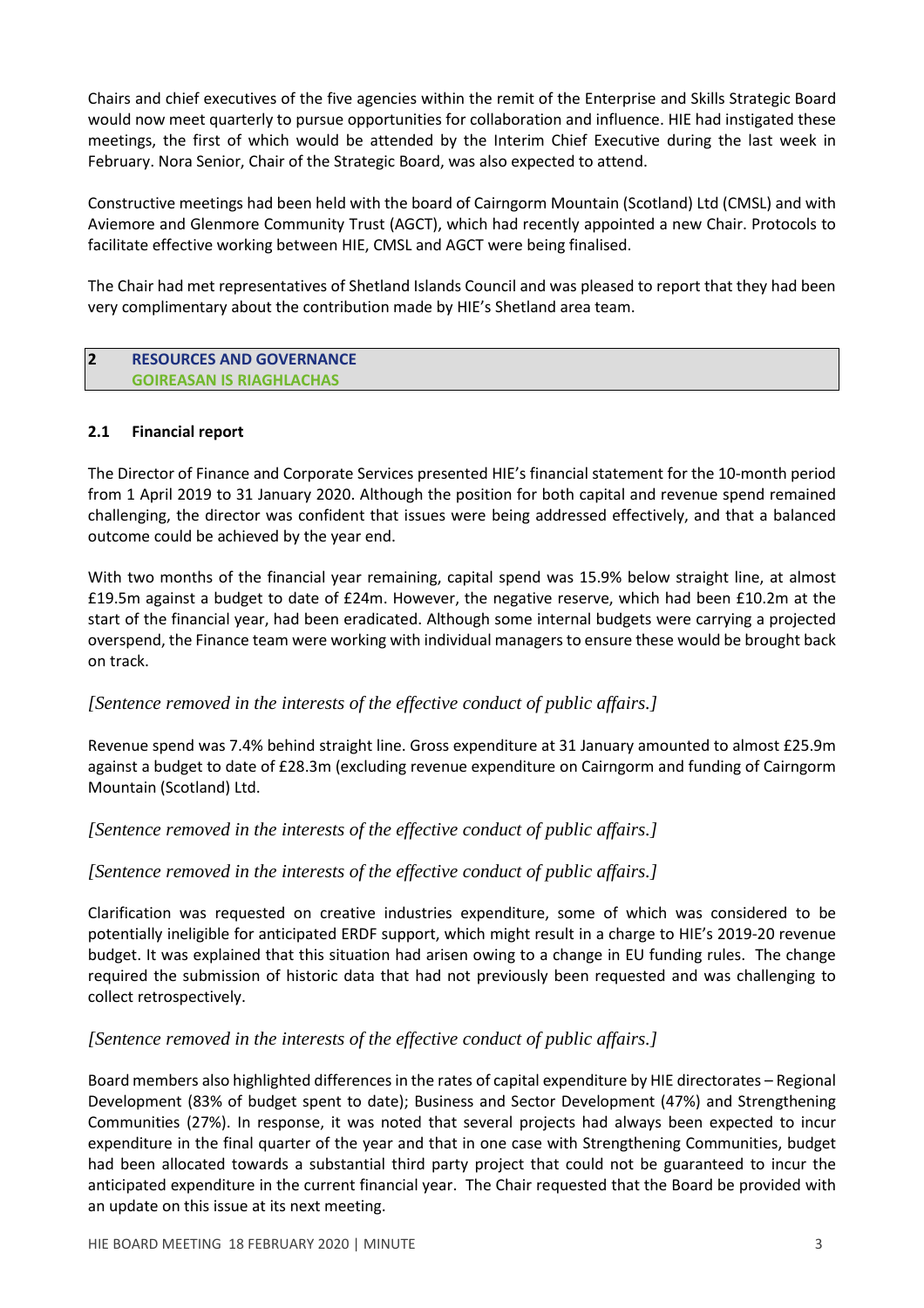Concern was noted that the Scottish Land Fund, administered by HIE on behalf of the Scottish Government and the Big Lottery, was coming under pressure. The Board also recognised that actions were under way to change HIE's approach to commitment in order to manage budgets more effectively in 2020-21 and beyond.

# **2.2 Budget update**

The Director of Finance and Corporate Services introduced a first draft of HIE's capital and revenue budgets for 2020-21. This had been prepared following announcement of the Scottish Government's draft budget on 6 February and was presented as a work in progress.

Although HIE was set to receive a 'flat cash' settlement from the Scottish Government for its capital (CDEL) budget, along with a £1m uplift in financial transactions, the revenue (RDEL) budget was to be reduced by £4m (13.56%). In addition, further pressure would arise from the loss of significant annual rental income from the Centre for Health Science, Inverness, following its sale to UHI, and from the upcoming VAT settlement with HMRC and implementation of the HIE pension recovery plan.

Currently, the focus was on identifying all projects with a legal commitment in 2020-21, as well as those where a client had been assured of approval, but legal undertakings had not yet concluded. To guide this process, a priority framework had been agreed by HIE's Leadership Team. Budget managers were ensuring all projects were correctly calendarized and all staff had been instructed not to make any new commitments that would require a cash payment in 2020-21 until the impact of the settlement was fully understood. Recruitment had been put on hold, with only a few exceptions.

Discussions were also under way with the Cabinet Secretary for Rural Economy and Tourism, and Scottish Government officials in an effort to find a solution. Confirmation had been requested in writing that the Scottish Government remained committed to fund an approved business case for Cairngorm, including funicular engineering works.

It was noted that there was likely to be potential for HIE to apply for additional funding to address specific issues, such as supporting the transition to a zero carbon economy and to address challenges arising from Brexit. National research and development funding may also be available, but required a minimum spend, which could be challenging for many small-to-medium sized HIE client businesses.

Board members expressed concern that the proposed reduction in HIE's RDEL budget would curtail the agency's ability to deliver the government's aspirations as set out in the refreshed Economic Action Plan, published in January 2020. While recognising that both HIE and the government were in a difficult position, it was important to work together to find a solution. It was noted that some HIE spend allocated for 2020- 21 could potentially be brought forward into the present financial year, but that the accountable officer would need confirmation from the government that this was permissible.

The Board thanked the director for his report. An update will be provided at the June 2020 Board meeting.

# **2.3 Risk Register**

The Director of Business Improvement and Internal Audit presented the HIE corporate risk register at January 2020 and a summary of the movement of risks over time. In line with best practice, a development session had been held with the Risk and Assurance Committee in January, at which HIE's future proposed risk management approach had been explored in detail and received positively. A new risk reporting template would now be implemented, including scoring both impact and likelihood on a scale of 1 to 5. Risk appetite statements would be revisited alongside HIE's refreshed organisational strategy and approach to delivery and investment.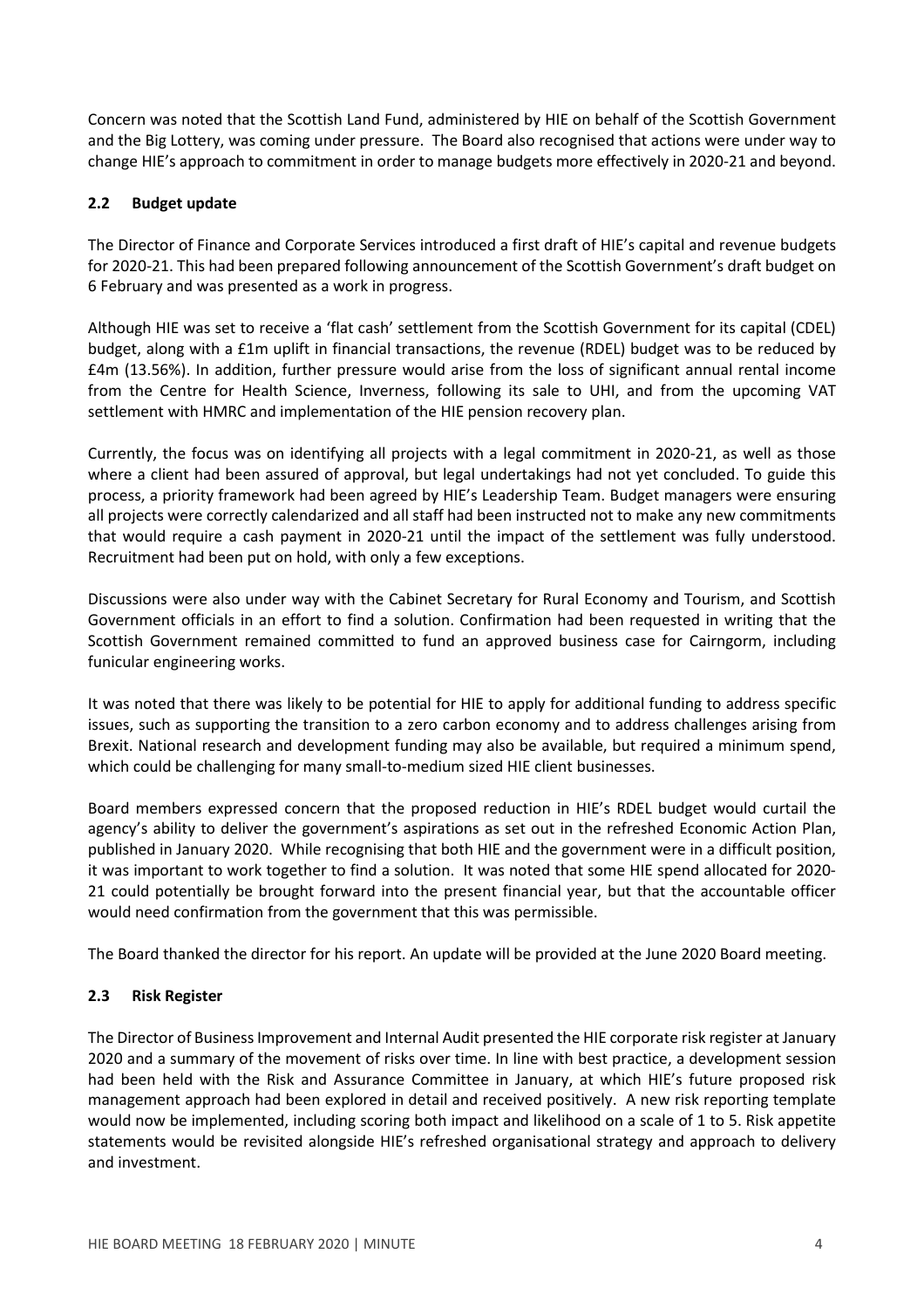The director informed the Board that a hearing for the claimant's appeal in the Nigg court case had been set for 4 and 5 June. The Chair enquired about the new single entry point (SEP) to public sector support for businesses – [www.findbusinesssupport.gov.scot](http://www.findbusinesssupport.gov.scot/) – which had gone live in January. This was a key element of improved collaboration between HIE and partner bodies and would continue to evolve in the months ahead. Partly as a result, the director reported that HIE was piloting a new enquiry handling approach to respond to an anticipated broadening of the client base resulting from SEP. Although take-up had been slow initially, this was in line with expectations and would help the service bed in.

Board members stressed the need for one-to-one human interaction to remain a core part of the support system and the director confirmed this had been recognised in the new operating model. The Chair requested an update on the single entry point at a future Board meeting.

# **2.4 Risk and Assurance Committee 3 December – draft minute**

It was noted that key points arising from this meeting had been outlined by Alistair Dodds, as Committee Chair, at the previous Board meeting, held on 17 December.

# **2.5 Planning session**

*Audrey MacIver joined the meeting.*

The Board and Leadership Team participated in a strategy session led by the Interim Director of Strategy and Regional Economy and featuring presentations on climate change and on fair work. This session had been arranged to complement and guide work underway around HIE's 2020-21 operating plan, within the context of the agency's three-year strategy and a focus on collaboration with partner organisations. A light touch refresh was proposed for the next operating plan, with additions required on key national priorities, including net zero carbon emissions and fair work.

In initial discussion, Board members emphasised the importance of HIE continuing to pursue actions that deliver social benefits throughout the region and identifying ways to express such achievements in terms of return on investment. In this context, the continued emphasis on talent attraction and retention was welcomed as a key meansto underpin regional economic growth. It was noted that the Head of Planning and Partnerships was working on ways to evaluate and demonstrate the impact of inclusive growth and also looking at the proportion of HIE investment in fragile areas. Scottish Government attendees reported that colleagues managing city, region and island Deals were also looking into appropriate measures for inclusive growth and would welcome opportunities to develop a consistent approach with HIE.

Scottish Government attendees reported that the Cabinet Secretary for Rural Economy and Tourism was keen to schedule a strategic conversation with the HIE Board. It was agreed to seek a suitable date for a future meeting.

# **2.5.1 Climate change**

The Director of Energy and Low Carbon led discussion on HIE's planned approach to help achieve the Scottish government'starget to reduce greenhouse gas emissionsto netzero by 2045. HIE'srole was being developed by a senior team representing all aspects of the business and reporting to the Leadership Team. It planned to review the agency's own facilities, properties and policies, develop its influencing and support role across the region, and understand approaches being developed by partners and stakeholders.

Circular economy principles would be applied to reduce emissions, with an emphasis on decarbonising power and transport. Opportunities would also be identified to absorb greenhouse gases through carbon capture, storage and sequestration, with the Highlands and Islands having potential to play a key role. Future drivers would include the Scottish Government's revised climate change plan, due for publication in summer 2020, and an interim report from the Transition Commission, expected by the end of the year.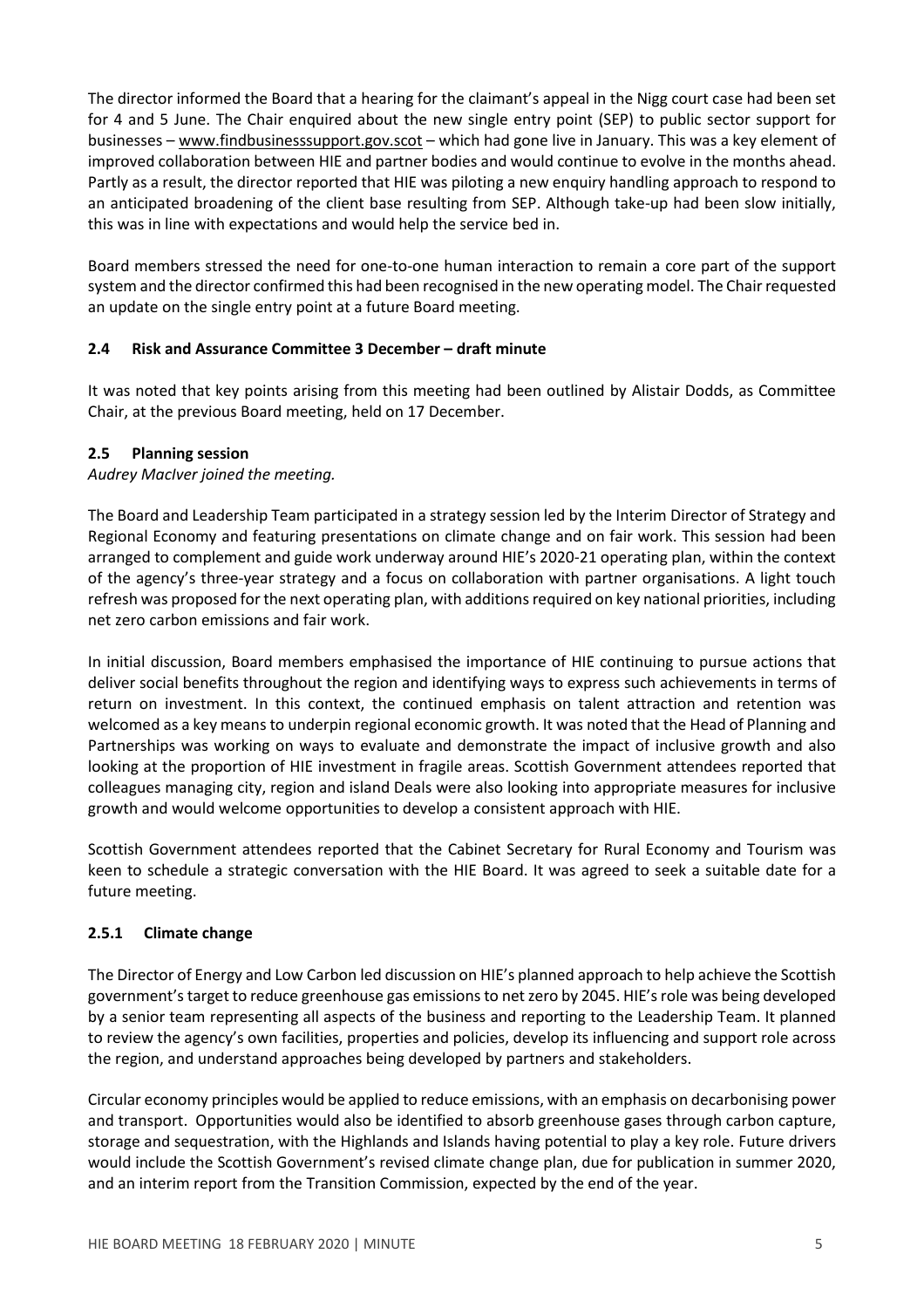Board members welcomed the presentation and highlighted both challenges and opportunities arising from the increased focus on addressing climate change. It was noted that there could be difficulties in certain sectors that may deliver economic benefits, but also generate carbon, with the cruise market cited as an example. At the same time, opportunities would become available in agriculture and land use, including community-owned land, and in local energy production, and these could have significant impact in the Highlands and Islands. The issue of conditionality was raised, recognising that there could be potential for HIE to seek commitment from clients to reduce or offset carbon emissions as part of a funding approval.

There would be a need for public, private and third sector organisations across the Highlands and Islands to act in concert, with leadership from Scottish Government and with HIE well placed to lead and coordinate in the region. It was also important to engage with Ofgem and utility companies, and to recognise that there would be specific challenges in promoting energy efficiency in rural areas where fuel poverty is an issue.

## **2.5.2 Fair work**

The Director of Service Delivery presented an update on the Scottish Government's Fair Work agenda and its impact on HIE operations. HIE's 2019-20 letter of guidance from the Scottish Government underlined the need to encourage employers to adopt fair work practices and embed fair work in services provided, and through procurement practices. It also requested that HIE attach fair work criteria to appropriate grants and funding streams, a move that had since been adopted in the agency's appraisal process for employmentrelated investments involving financial assistance over £100k.

The Board noted that account managers report a high proportion of HIE clients already implement fair work practices, and that attaching criteria to HIE funding was encouraging more to do so. Discussion highlighted the need to recognise how fair work could best be encouraged in the distinct context of the Highlands and Islands economy and on specific sectors, particularly those that currently rely on appropriate use of zero hours contracts. Discussions are ongoing with Scottish Government on these points, with a view to HIE extending conditionality to implement the government's full set of fair work criteria in 2021-22.

In discussion Board members recognised that there will be benefits for many businesses that implement fair work. However, it was also acknowledged that transition to full implementation would prove challenging for clients in some key sectors of the regional economy.

# *Audrey MacIver left the meeting.*

#### **3 INVESTMENT DECISIONS CO-DHÙNAIDHEAN AIRGEAD-TASGAIDH**

# **3.1 Cairngorm Mountain – outline business case**

*Elaine Hanton, Dave MacLeod, joined the meeting.[Sentence removed in the interests of the effective conduct of public affairs.]*

The Interim Project Lead, Cairngorm, introduced an outline business case that had been developed with consultants RSM UK Ltd relating to potential investment in Cairngorm. In preparing phase one of the business case, HIE's Cairngorm team had worked with the consultants to define and examine options to repair or remove the funicular railway, which is currently out of service, and to support the operating company. Future phases would consider longer-term strategy and masterplan (which is being developed in parallel), along with ownership and operating models, and how to maximise private sector and community involvement. The Project Lead emphasised that Cairngorm remained a high-profile and high-risk project for HIE. Any solution would require substantial public investment, need to be mindful of potential opportunity cost for HIE and take account of the impacts of climate change.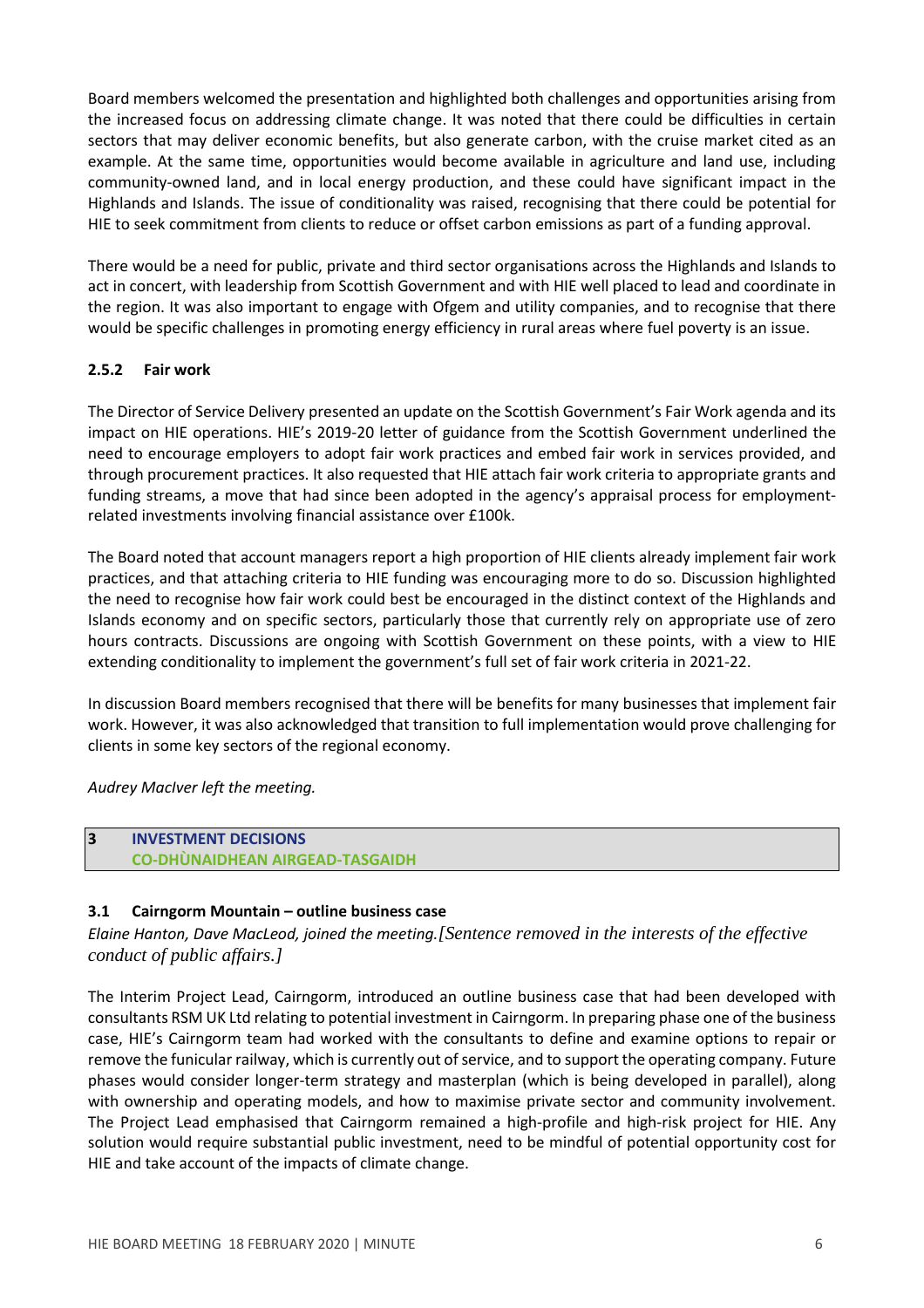The Chair noted that regular discussions relating to Cairngorm were taking place between HIE and the Scottish Government and suggested that a government official should also take part in meetings of the Board's Cairngorm Sub-Group, which are currently being held every two weeks.

In addition to seeking Board endorsement for the direction of travel presented in the outline business case, the team requested that upcoming decisions relating to operating company Cairngorm Mountain (Scotland) Ltd (CMSL), including CMSL board strategy and funding strategy for 2020-21, and additional capital and revenue investments, be delegated to HIE Leadership Team.

RSM then explained the methodology they had used in preparing the outline business case, and described the outcomes. A shortlist of six options had been examined, each one accompanied by estimates of cost, impacts in terms of both visitors and job numbers, and potential to enable the operating company to generate income. The recommended outcome of the outline business case was to reinstate the funicular and, subject to further detailed assessment, continue to fund the operating company and progress investment in additional capital items to enhance visitor appeal and generate income. The estimated cost of this option was £19.9m. Subject to Board approval, all six options would be examined in greater depth for the detailed business case.

The Board discussed issues raised in the presentation and accompanying paper in depth. It was noted that £8.5m that HIE had received from the sale of the Centre for Health Science, Inverness, in 2019-20 had been earmarked as a source of funding to go towards the agreed solution for the funicular, but that additional support would be required. The rationale for investing in Cairngorm remained its potential to underpin wider economic activity and growth in Badenoch and Strathspey. While the masterplan was expected to highlight opportunities to attract private investment in future, it was recognised that the operating company could continue to require public support.

# *[Sentence removed in the interests of the effective conduct of public affairs.]*

The Head of Property and Infrastructure reported that good progress was being made in preparing a planning application to strengthen the funicular. It was expected that this would be submitted to the Highland Council early in March, then called in by the Cairngorm National Park Authority, with a decision expected towards the end of May. It had been decided to progress the planning application and procurement of a contractor in parallel with developing the outline business case and masterplan in order to be able to progress works as quickly as possible, should it be decided that reinstatement of the funicular was the preferred option.

The Board endorsed the direction of travel presented in the outline business case and agreed to delegate authority to HIE Leadership Team for upcoming decisions relating to CMSL strategy and additional investments, as requested and for costs which need to continue at risk. The outline business case will now be submitted to the Scottish Government and developed into a full business case for consideration by the HIE Board and Scottish Government.

The Board thanked the team for their continuing efforts and look forward to receiving a further update in April.

*Elaine Hanton, Dave MacLeod left the meeting. [Sentence removed in the interests of the effective conduct of public affairs.]*

## **4 UPDATES CUNNTASAN AS ÙR**

**4.1** *[Paragraph removed in the interests of the effective conduct of public affairs.]*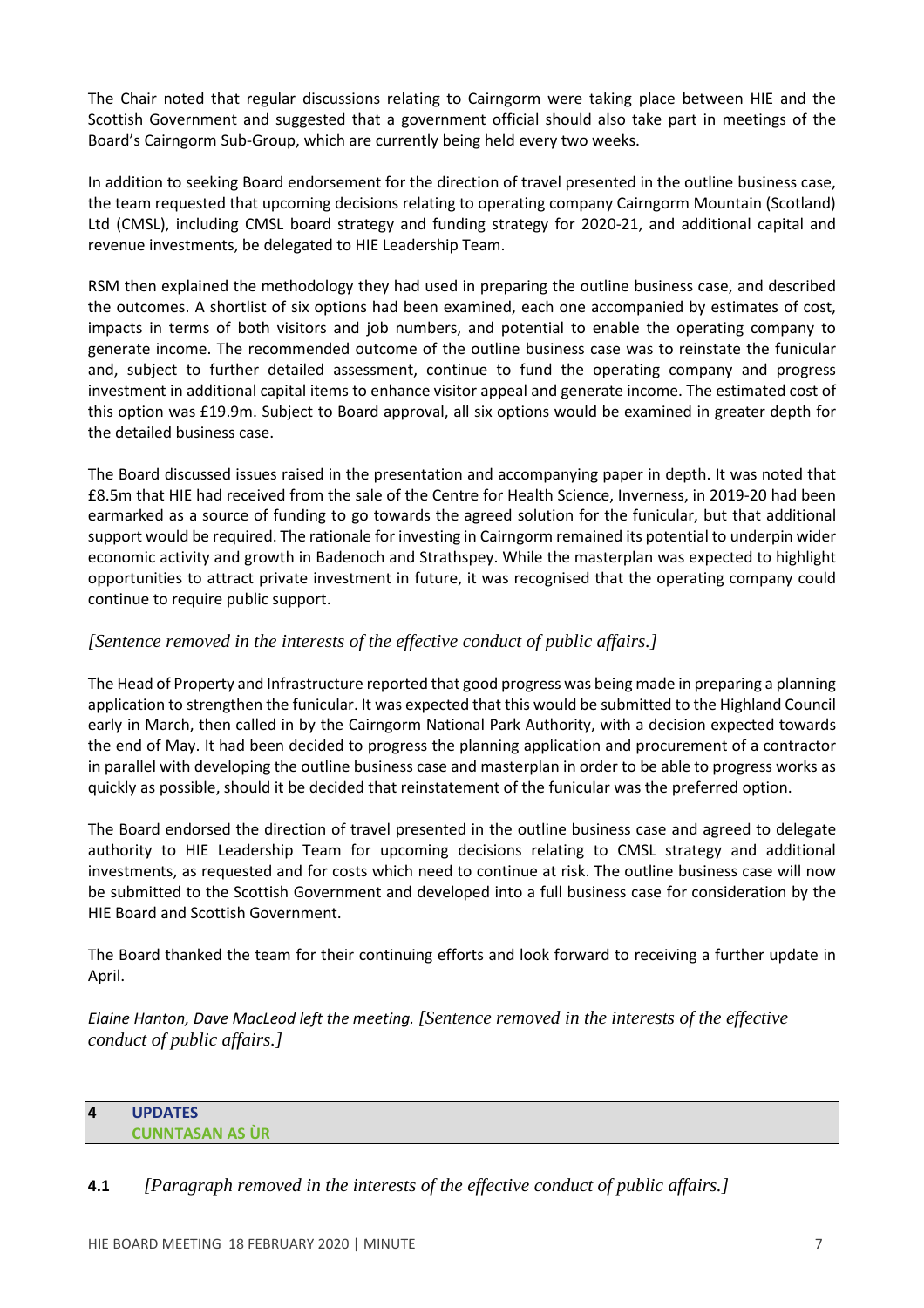# **4.2 Space programme**

The Interim Director of Strategy and Regional Economy presented updated the Board on space-related activities across the Highlands and Islands. This described approaches to governance, both within HIE and at national levels, and outlined a range of current and future socio-economic opportunities with which HIE is currently engaged to develop the space sector in the region. These are: Spaceport 1 in the Outer Hebrides; Shetland Space Centre; Machrihanish Airbase Community Company in Argyll, and Orbex in Moray.

The interim director represents HIE on the recently established, multi-agency Scottish Government Space Programme Group, which has oversight of space projects across Scotland and provides support and coordination. This meets fortnightly and is focused on establishing a new Scottish Space Industry Group (SSIG). A key advantage of this group would be to bring together all potential launch sites, creating opportunities for collaboration on matters of common interest, such as licensing and regulation, and range control. The Scottish Government will provide funding for SSIG in 2020-21,but is asking agencies to consider future funding. HIE's position is that it would not be appropriate to contribute until a final decision is made on Space Hub Sutherland and there is greater clarity on other sites in the region.

The Board noted that a key element of HIE'srationale in seeking to develop Space Hub Sutherland was market failure. With three potential launch sites now being taken forward in the region, could there come a time when market failure was no longer present? The Interim Chief Executive agreed that this was a possibility, and that if any proposed launch site in the Highlands and Islands were able to be fully funded from private sources, then market failure would not exist.

The Board noted the update.

**4.3** *[Paragraph removed in the interests of the effective conduct of public affairs.]*

# **4.4 Wave Energy Scotland (WES) – update on progress**

## *Tim Hurst joined the meeting.*

The Director, Wave Energy Scotland (WES), presented an update on progress made by the company, which is a subsidiary of HIE, and the delivery of projects within its technology programme. WES's purpose is to bring together the best engineering and academic minds to collaborate on innovative projects that will accelerate the development wave energy technologies. Since its inception in December 2014, it had held innovation calls to undertake research and development focusing on five programmes: power take-off systems; wave energy converters; materials; advanced control systems, and quick connection systems. There were now 17 active projects across all five programmes. *[Sentence removed in the interests of the effective conduct of public affairs.]*

# *[Paragraph removed in the interests of the effective conduct of public affairs.]*

In response to questions, the director confirmed that UK companies would continue to be able to access these programmes through WES following Brexit.

Another workstream was assisting the Scottish Government by carrying out technical due diligence and monitoring progress of projects submitted to the Saltire Tidal Energy Challenge Fund. Five assessments had been concluded, and monitoring was now underway for the winning project.

In the longer term, WES's overriding objective would remain the requirement to develop cost-competitive, utility-scale wave energy technology. However, this had been made significantly more challenging by the removal of a market support mechanism as well as rapid cost reduction in competing low carbon technologies such as offshore wind. At the same time, greater emphasis on climate change was now informing government policy and creating potential opportunities. These include the potential to trial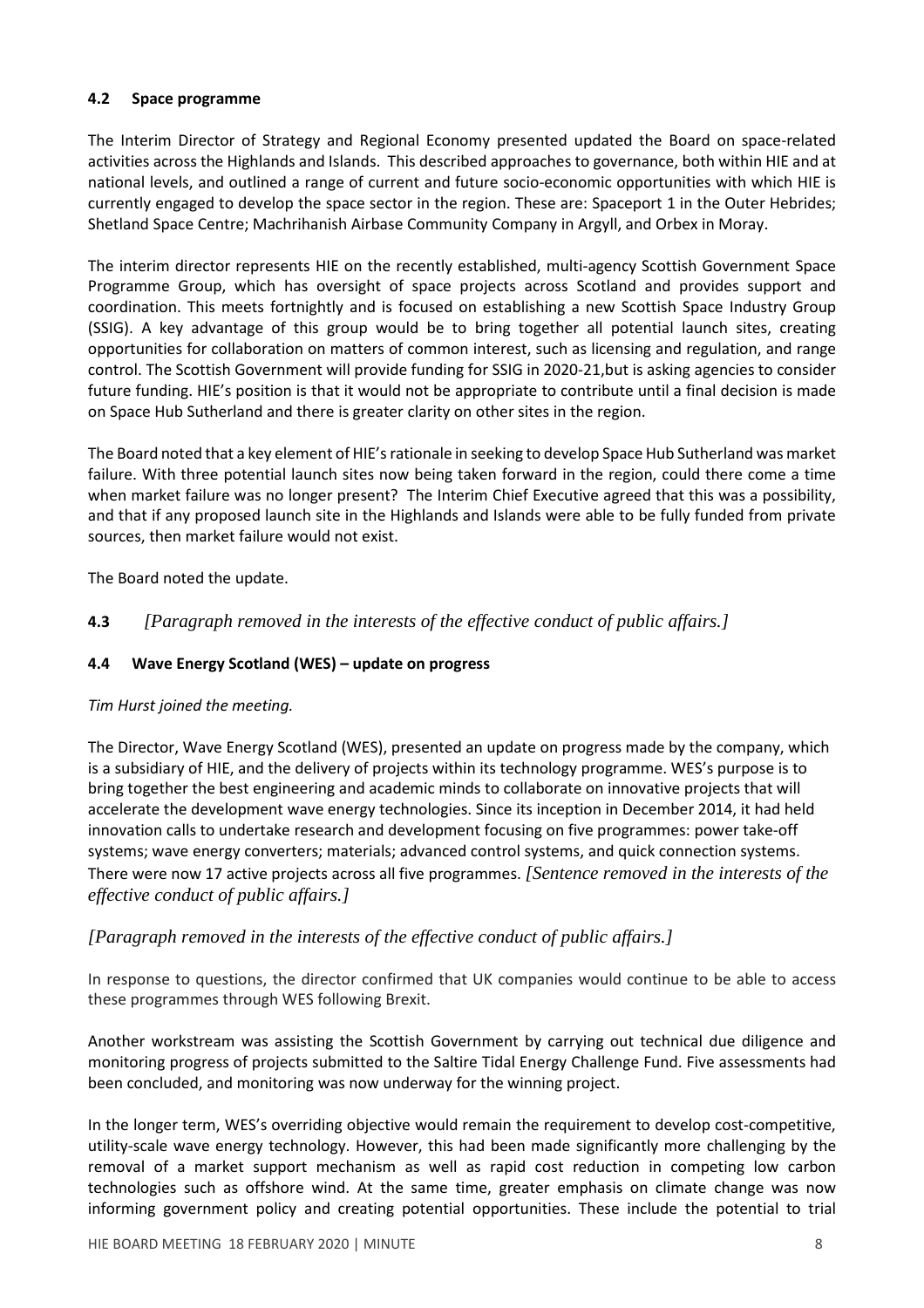technologies arising from the WES programme in the North Sea oil and gas sector, which has recently committed to net zero carbon emissions, and internationally. The 2020 UN conference on climate change, due to be held in Scotland, had been identified as a key engagement opportunity.

The Board thanked the director for his update and congratulated the WES team on the progress they had achieved in a little over five years.

*Tim Hurst left the meeting.*

## **4.5 Ar Obair Gàidhlig / Our Gaelic work**

## *Rachel Mackenzie joined the meeting by video link.*

The Area Manager, Innse Gall, provided an update on HIE's work related to Gaelic and invited the Board to consider where the agency's priorities should lie. The update covered both Gaelic Language Plan for HIE itself and the agency's wider agenda to support Gaelic language and culture as an asset for social, cultural and economic regeneration.

Two recent developments were highlighted. In response to a review from Audit Scotland, Bòrd na Gàidhlig (BnG) had prepared an improvement plan, focusing on issues of governance and transparency, financial management and sustainability, and value for money. Secondly, the Soillse Islands Research Project was due to publish in spring 2020 and was expected to be a landmark piece of Gaelic research, with some hard-hitting findings that could have a lasting impact on strategy and policies relating to the language. Recommendations are expected to include a more holistic, place-based, community development approach that would be responsive to the needs and aspirations of Gaelic speakers.

HIE was making good progress in implementing its current Gaelic plan which had been published in April 2017, as demonstrated in a draft monitoring report for 2019-20. The agency was also contributing to the Scottish Government programme 'A Faster Rate of Progress', established by the Deputy First Minister in August 2018 to accelerate growth, change and collaboration to make a real difference with Gaelic. HIE colead two of five workstreams. These are Economy and Labour Supply, with Skills Development Scotland, and Community Engagement, with Comhairle nan Eilean Siar (CnES).

In discussion, the Board highlighted the work of CnES and asked about the role played by other local authorities in supporting Gaelic. The area manager noted that Glasgow had been cited by the Deputy First Minister as an exemplar in 'A Faster Rate of Progress',but expressed concern that other councils were less active and appeared not to regard Gaelic as a current priority.

The important role played by Bòrd na Gàidhlig (BnG) was recognised and it would be important for HIE to continue to work in partnership with the organisation. Opportunities to use Gaelic in the promotion of food tourism in the Highlands and Islands should also be considered. It was noted that businesses in Eire that use Gaelic are able to access additional public support, and that HIE could consider adopting a similar model. The Board also asked whether HIE had a role in promoting the use of Gaelic in the workplace. It was confirmed that Gaelic speakers among HIE staff could be identified through the use of lanyards, and that these could be made available to other organisations.

The Board welcomed the update, noting also that the next meeting of the Convention of the Highlands and Islands was due to include a substantial item on Gaelic. Members expressed the view that it would be helpful to see more tangible measuresincluded in the next iteration of HIE's Gaelic Plan in order to measure progress as effectively as possible.

*Rachel Mackenzie left the meeting.*